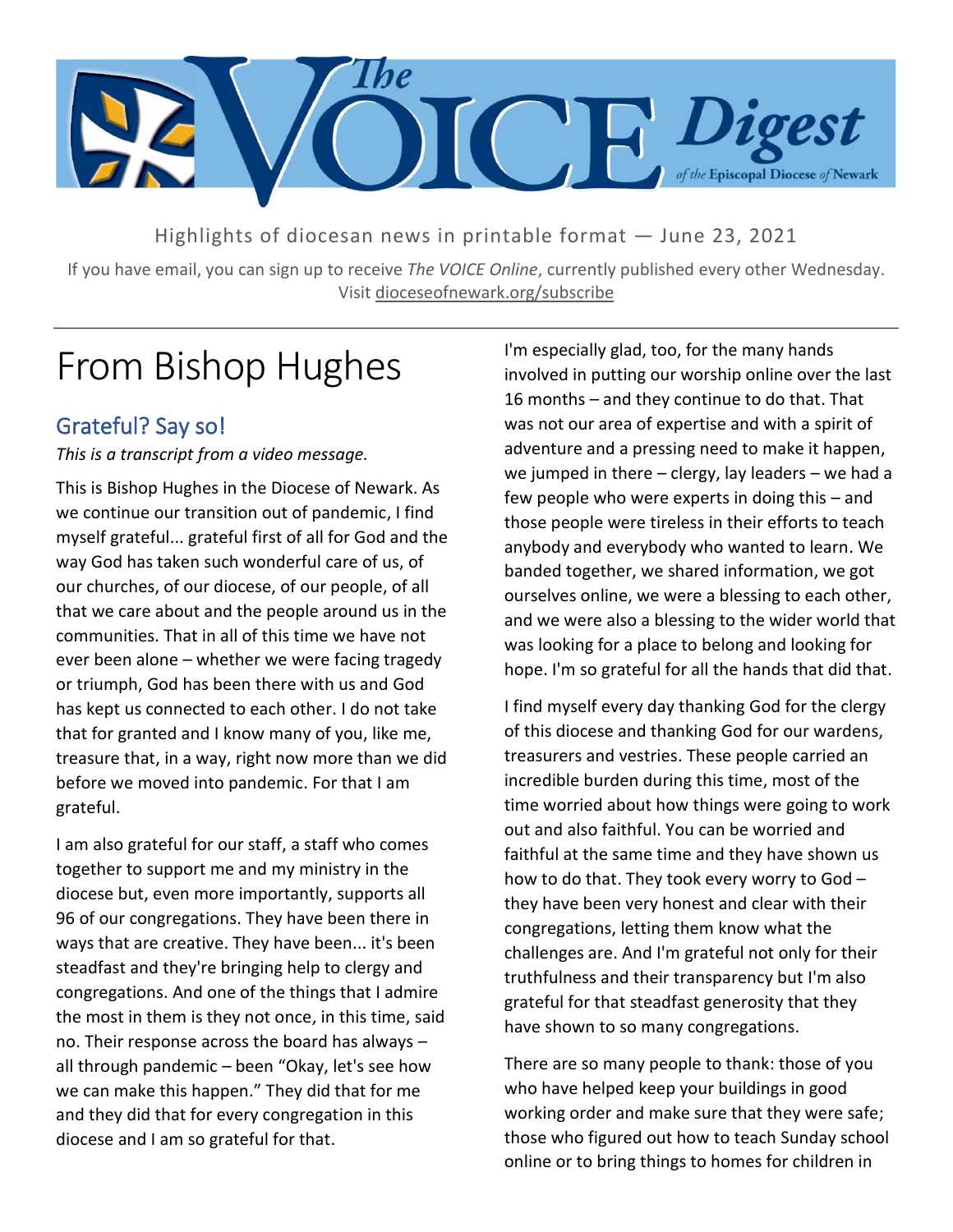order to continue their spiritual growth; those of you who kept music ministry going when our people were broken-hearted that they could not sing together. And there are countless others to thank that I have not even mentioned right now. Know that I just am filled with gratitude for all of you and I want to invite you to think this same way too.

We have this crazy tendency to say thank you in a deep way only when we are parting ways – when someone is moving away or moving on or when someone dies so they aren't there anymore to even hear how grateful we are. So I want to encourage us that, in this time of transition, one of the ways we can make a complicated time more joyful is to thank those who have helped us so much along this way. It's been a gift and a blessing to serve alongside you in the midst of pandemic. It has been full of hard times and it has been full of good times and I am grateful for your presence. Please do take the time to tell another person how grateful you are for their presence.

## 2021-22 Episcopal Visitation schedule posted with new, two-year rotation

Dear Companions on the Journey,

The 2021-2022 Visitation Schedule is posted online at [dioceseofnewark.org/bishop/visitations](https://dioceseofnewark.org/bishop/visitations). You'll notice that there have been some changes made:

Our regular rotation for Episcopal Sunday Visitations is based on a three-year pattern for the majority of our churches and a two-year rotation for a small percentage of our churches. Having just completed the third year of visitations, I have a number of observations:

• A significant number of our parishes will have 25 or fewer in attendance for a visitation. While the visits with very small congregations are wonderful, because these visits are scheduled so far apart, our small congregations often talk of a sense of separation from the rest of the diocese and from my office.

- Visitations are a time of joyful celebration. They are also a time to evaluate parish systems. I take a close look at the parish register, meet with the vestry, and the rector or priest-in-charge – all of this to make sure the church is in good working order and receiving the support needed in their region or from my office.
- We are stronger together. We learned this during pandemic -- that we are good at checking on each other, supporting each other, and doing ministry together.

As a result of what I heard from our churches over these three years, I am convinced we must try something new. Starting this September, all churches will be on a two-year rotation. In 2021- 2022, I will see approximately 51 parishes on 32 Sundays. The only way to make this happen is to have a combined visitation with two or more churches on some weeks.

So, for these Sundays, one church has been designated as the location for the service and joint Coffee Hour; I will meet with the host parish's vestry after the joint Coffee Hour and the other vestry/vestries will meet with me via Zoom as soon as possible thereafter.

*IMPORTANT NOTES: every year, we have congregations that switch visitation dates, as mutually agreeable, then they let Kay know the new plan. Due to the demands of this calendar, should you need to move your date for a specific reason (due to a fundraiser, etc.), we ask that you only approach churches with a visitation date that mirrors yours (single-to-single, multiple-to-multiple and really, only if necessary). It should also be noted that we do not schedule the Bishop's visit to coincide with church anniversaries – too much on one day!*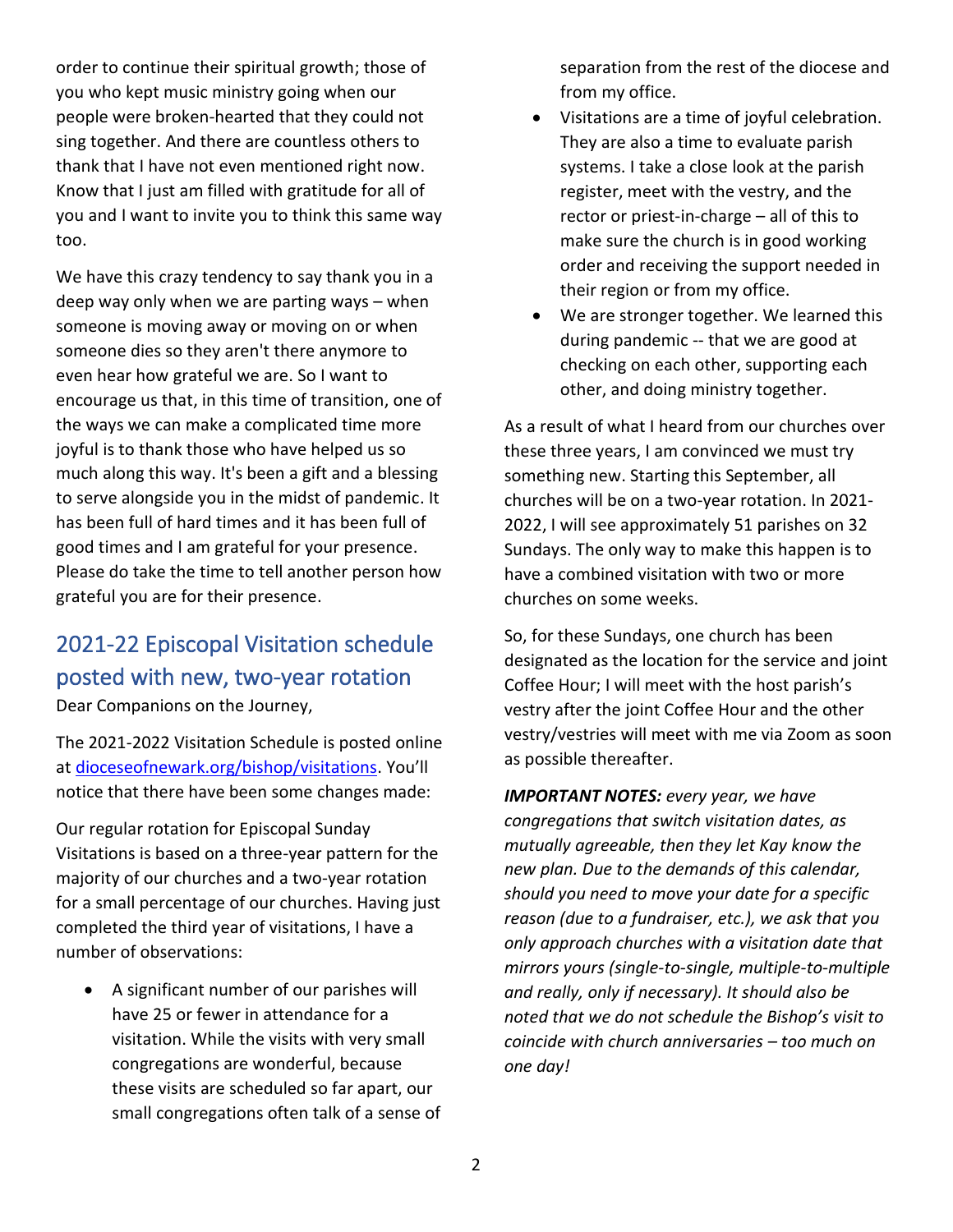I look forward to joining the 2021-22 Visitation congregations for worship and conversation in the new program year.

Grace and peace, *Bishop Hughes*

# Features

## Learning and doing new things: Preview of the 147th Convention

*By Nina Nicholson, Director of Communications*

When the 147th Annual Diocesan Convention is finally held this Saturday, June 26 after a fivemonth postponement, it will be the first large inperson diocesan gathering since the start of the COVID-19 pandemic in March 2020. While it will comply with all canonical and state requirements for a diocesan convention, pandemic-related safety precautions will make it quite a different experience than previous conventions. Whether you plan to attend in person as a Deputy, or to simply watch it online, here's what you need to know.

"We are checking off the boxes we need to," said John King, Secretary of Convention. King has spent months consulting with Bishop Hughes, Chancellor Diane Sammons, Parliamentarian Carol Harrison-Arnold, and the chairs of the Rules of Order Committee, Allison Garde and John Webb, to ensure this Convention meets all legal and canonical requirements while also protecting the health of participants.

Besides postponing Convention from January until June, which allowed time for many people to be vaccinated and infection rates to begin to subside, the other major changes are the venue, the number of participants, and the length of the agenda.

Instead of a hotel convention center, this Convention will be held outdoors on the grounds of Christ Church, Short Hills, under a tent, with chairs

placed 6 feet apart, a setup that will accommodate 125 people. Most of that number will be the 101 deputies who have registered to represent 35 churches, satisfying the requirement that at least 10 churches be represented for a quorum. The remaining spaces will be filled by members of the Bishop's staff and the Arrangements Committee, as well as the professional live stream technicians. Regretfully, guests cannot attend in-person, but the entire Convention will be live streamed to the diocesan YouTube channel,

[youtube.com/c/dionewark,](https://youtube.com/c/dionewark) for anyone who wishes to view it remotely.

Convention will follow the Journey Forward guidelines. Social distancing will be observed. Because it is an outdoor event, masks are not required except for singing, although they will be encouraged. There will be multiple hand sanitizer stations.

To keep this Convention as brief as possible, the agenda has been trimmed down to the absolute essentials: a service of Holy Eucharist, which will include the Bishop's address as the homily; annual reports of the governing bodies; elections to diocesan offices; and the annual HR resolution as well as a resolution formally closing Trinity, Cliffside Park. The diocese's 2021 budget already has been approved by Diocesan Council.

Registration will open at 9 AM, with the Call to Order at 9:30 AM. After some initial business, the Service of Holy Eucharist will begin at 10 AM, followed by the remaining business. Convention will conclude shortly after 12 noon with a brief remembrance and prayer for diocesan leaders who died during 2020.

Because of the event's brevity, no meals will be served, but bottled water and snack bars will be provided.

The theme for this year's Convention is: *Behold, God is making all things new: What new things are we learning?* At our 2022 Convention – currently planned for our traditional time in late January, just